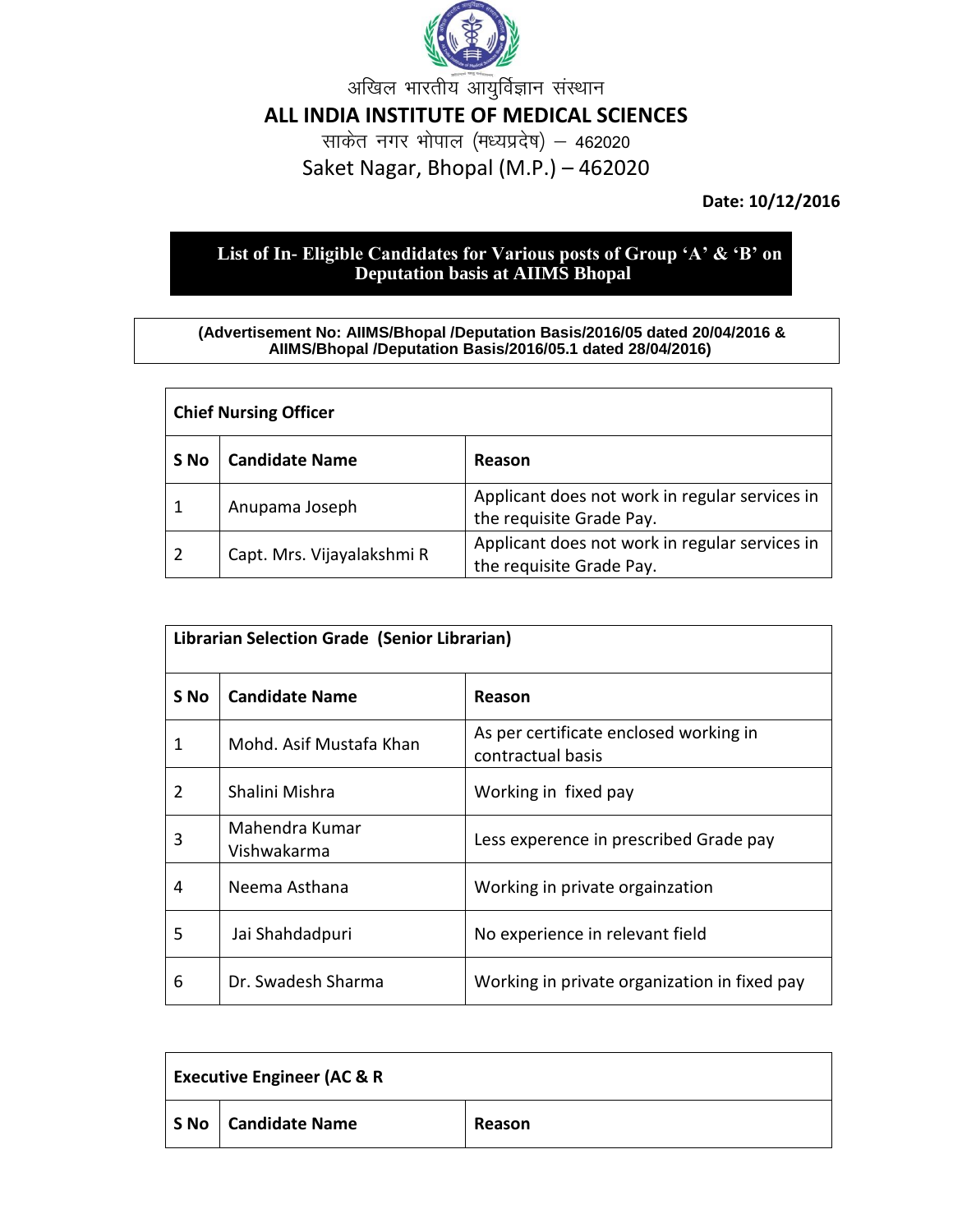| Kamal Kishore Vishwakarma | No experience in prescribed scale |
|---------------------------|-----------------------------------|

| <b>Executive Engineer (Civil)</b> |                        |                                                                        |
|-----------------------------------|------------------------|------------------------------------------------------------------------|
| S No                              | <b>Candidate Name</b>  | Reason                                                                 |
| 1                                 | Rajesh Dulal Mandal    | Requisite no experience in prescribing grade<br>pay                    |
| 2                                 | Sampath Kumar          | Presently not in service                                               |
| 3                                 | Akhilesh Bhardwaj      | Short of experience in requisite Grade Pay                             |
| 4                                 | Vijay Kumar Srivastava | No regular service in requisite grade pay                              |
| 5                                 | Ravi Shankar N         | Working in private organization & No<br>experience in prescribed scale |

| <b>Executive Engineer (Electrical)</b> |                           |                                                                                                      |
|----------------------------------------|---------------------------|------------------------------------------------------------------------------------------------------|
| S No                                   | <b>Candidate Name</b>     | Reason                                                                                               |
|                                        | Sushma Chapre             | Working in private organization                                                                      |
| $\mathcal{P}$                          | <b>Tarun Sakwar</b>       | Working in private organization                                                                      |
| 3                                      | <b>Bhim Sen Ushrehthe</b> | Application formed filled up for faculty post<br>on contract basis not for deputation of the<br>post |

| <b>Assistant Controller of Examination</b> |                       |                                 |
|--------------------------------------------|-----------------------|---------------------------------|
| S No                                       | <b>Candidate Name</b> | Reason                          |
|                                            | Ajit Thakur           | Presently not working           |
| $\overline{2}$                             | Sandeep Rai           | Working in private organization |

| <b>Chief Dietician</b> |                       |        |
|------------------------|-----------------------|--------|
|                        | S No   Candidate Name | Reason |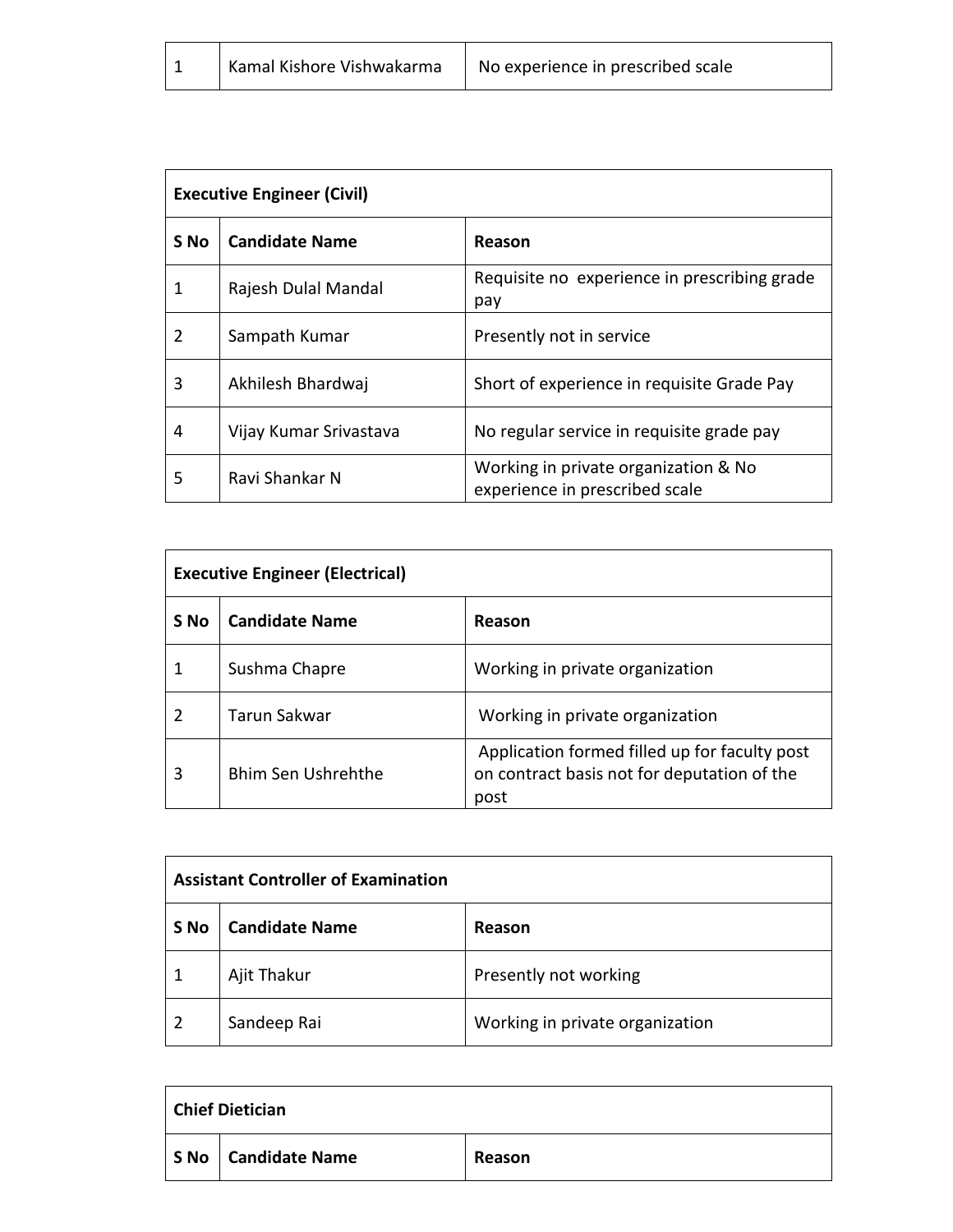| 1  | Annu Kumari       | Working in private organization |
|----|-------------------|---------------------------------|
| 2  | Pooja Anish Gupta | Presently not working           |
| 3  | Apeksha Sharma    | Working in private organization |
| 4  | Akanksha Sahu     | Working on contact on fixed pay |
| 5  | Neetu Rathore     | Working in private organization |
| 6  | Purva Bele        | Working on contact on fixed pay |
| 7  | Neetu Pal         | Working in private organization |
| 8  | Nupur Jain        | Presently not working           |
| 9  | Priya Chitale     | Working in private organization |
| 10 | Dr. Vinita Mewada | Working in private organization |
| 11 | Neha Gupta        | Presently not working           |

| <b>Chief Medical Social Service Officer</b> |                         |                                        |
|---------------------------------------------|-------------------------|----------------------------------------|
| S No                                        | <b>Candidate Name</b>   | Reason                                 |
| 1                                           | Gurumoorthy. S          | No relevant experience in GP of 5400/- |
| $\overline{2}$                              | Khum Singh Mandloi      | Not working                            |
| 3                                           | Anil Mali               | No experience in GP of 5400/-          |
| 4                                           | Mayank Batham           | Working in private organization        |
| 5                                           | <b>Mithaeelal Gound</b> | Less experience in grade of 5400/-     |
| 6                                           | Shabana Shaikh          | Working in private organization        |
| 7                                           | Nikam Santosh Sambhaji  | Working in private organization        |

| Senior Procurement - cum-Stores Officer |        |
|-----------------------------------------|--------|
| S No   Candidate Name                   | Reason |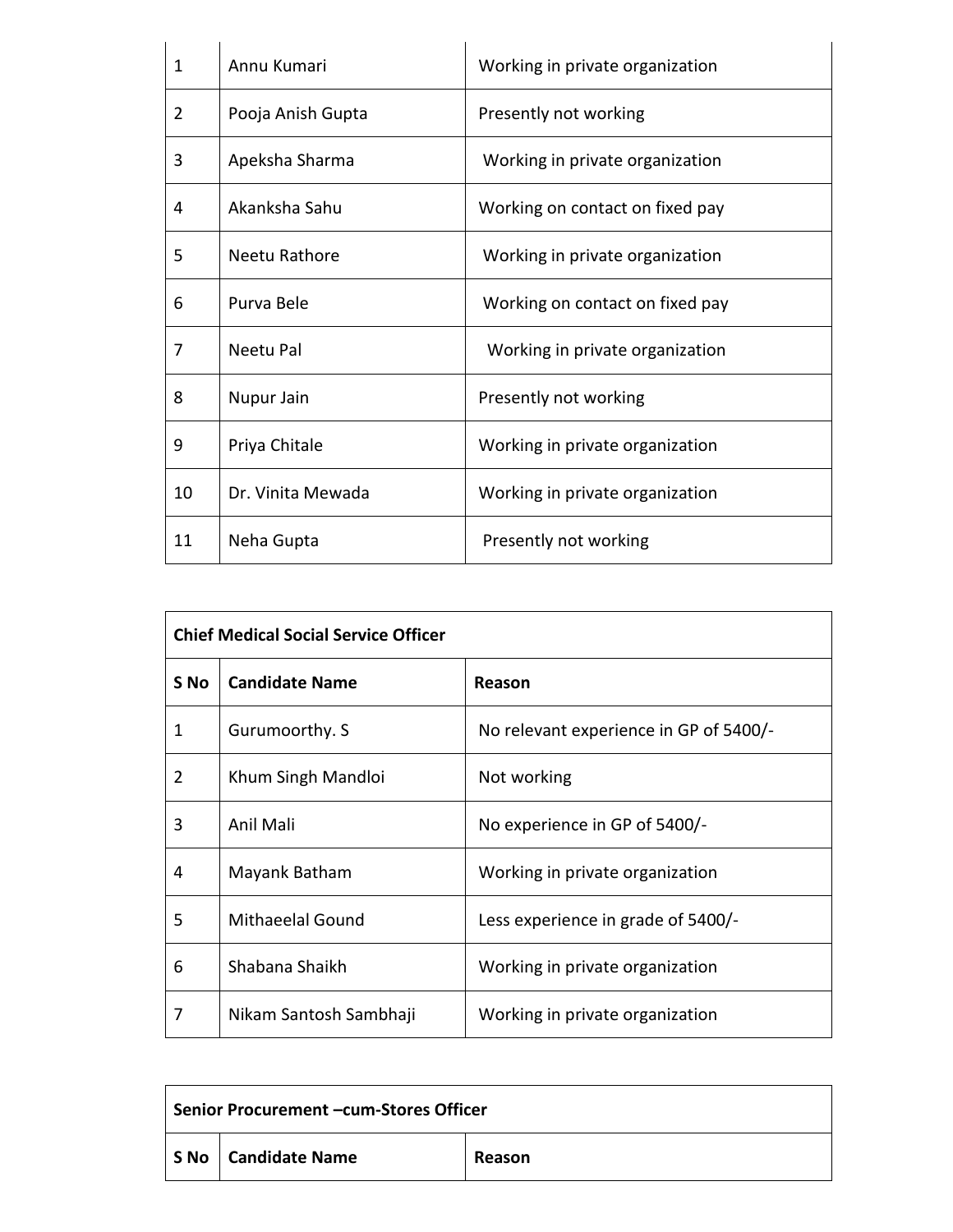| 1 | Mr. Kamlesh Tadge    | Working in private organization              |
|---|----------------------|----------------------------------------------|
| 2 | Mr. Nazim Khan       | No experience the requisite grade pay        |
| 3 | Mrs. Shweta Parmar   | No experience in requisite Grade Pay         |
| 4 | Shri Vivek Bakshi    | Short of 5 years experience as Store Officer |
| 5 | Mr. Sanjeev Sawariya | Working in the scale of IDA                  |
| 6 | Mr. Noel Joseph      | Working in private organization              |

| <b>Stores Officer</b> |                             |                                            |
|-----------------------|-----------------------------|--------------------------------------------|
| S No                  | <b>Candidate Name</b>       | Reason                                     |
| 1                     | Mr. T. Hemanth              | Working in Private Organization            |
| $\overline{2}$        | Mrs. Shweta Parmar          | Working in Private Organization            |
| 3                     | Mr. Vivek Upadhyay          | Working in Private Organization            |
| 4                     | Mr. Kamlesh Tadge           | Working in Private Organization            |
| 5                     | Mr. Rajesh Kumar Chaturvedi | Not requisite qualification and experience |
| 6                     | Ms. Shabana Shaikh          | Not requisite qualification and experience |
| 7                     | Ms. Manisha Pandey          | Not requisite qualification and experience |
| 8                     | Mrs. Shobhna Garewal        | Not requisite qualification and experience |
| 9                     | Mr. Parmeshwar Navin        | Not requisite qualification and experience |
| 10                    | Mr. Suresh Nayak            | Not requisite qualification and experience |
| 11                    | Mr. Nazim Khan              | No experience in requisite Grade pay       |
| 13                    | Pushpa Dewangan             | No requisite qualification                 |

**Security Officer**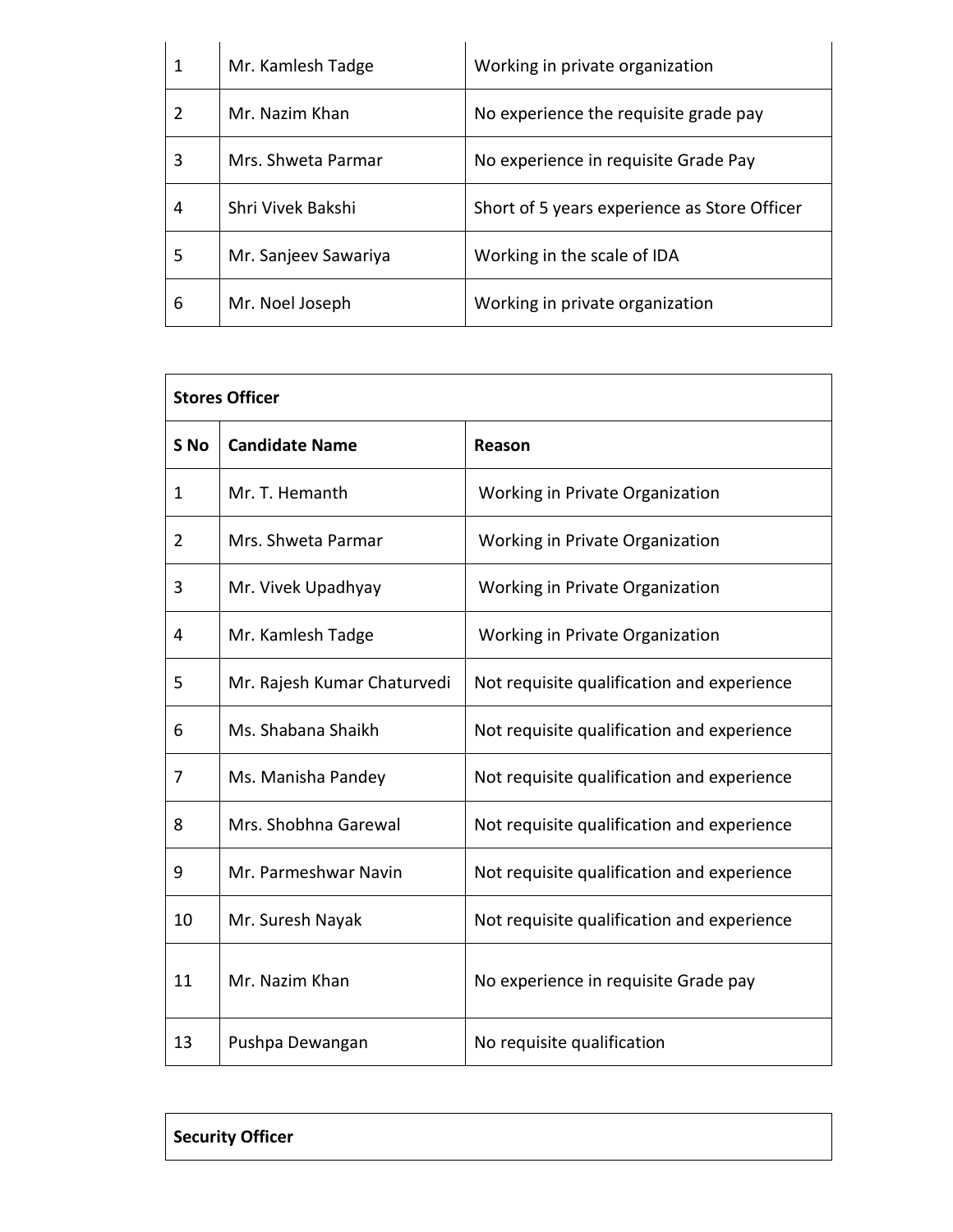| S <sub>No</sub> | <b>Candidate Name</b> | <b>Reason</b>                       |
|-----------------|-----------------------|-------------------------------------|
| 1               | Satendra Singh        | Presently not working in service    |
| $\overline{2}$  | Santosh Singh         | Presently not working in service    |
| 3               | Kamal Pawar           | No copies of supporting documents   |
| 4               | Santosh Kumar Kaushik | Retiring on 07/09/2016              |
| 5               | Umakant Dwivedi       | Working in private organization     |
| 6               | Vulluri VVNV Prasad   | Working in private organization     |
| 7               | Hari Om Sharma        | Working in private organization     |
| 8               | <b>Thaman Singh</b>   | No relevant experience              |
| 9               | Aniket V. Thakar      | No relevant experience              |
| 10              | Rabindra Pandit       | No supporting documents             |
| 11              | <b>Tabrez Shamim</b>  | No experience in relevant grade pay |
| 12              | Benni Madho           | Working in private organization     |

| <b>Accounts Officer</b> |                       |                                 |
|-------------------------|-----------------------|---------------------------------|
| S No                    | <b>Candidate Name</b> | Reason                          |
| 1                       | Ajay Choubey          | Working in private organization |
| 2                       | Khushboo Patel        | Not Working experience          |
| 3                       | Gouray Awasthi        | Working in private organization |
| 4                       | Parmeshwar Navin      | Working in fixed pay            |
| 5                       | Abul Aala Siddiqui    | Working in private organization |
| 6                       | Shobha Suman          | No experience in requisite work |
| 7                       | Rama Tomar            | Working in private organization |
| 8                       | Neelesh Dubey         | Working in private organization |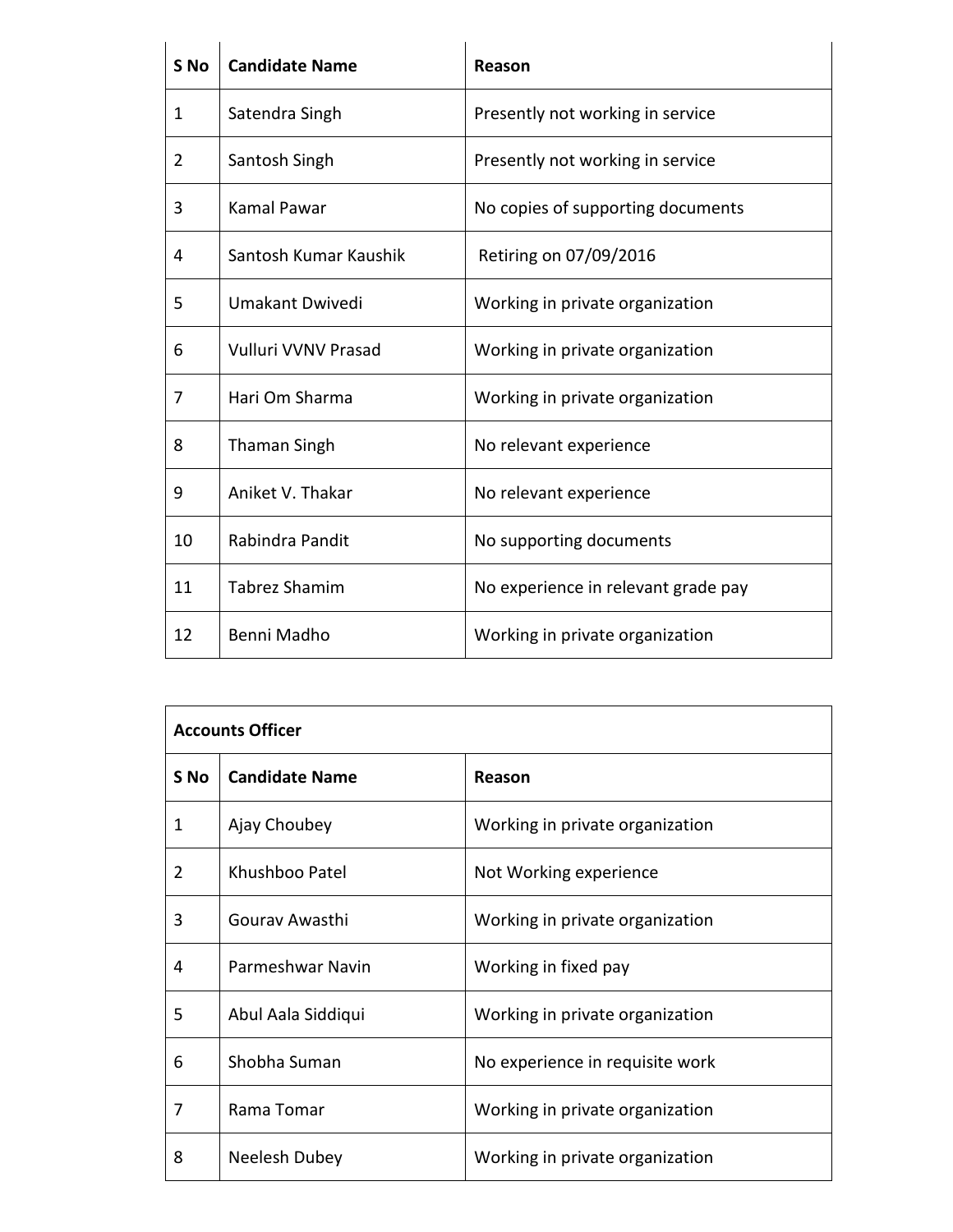| 9  | Rachna Yadav             | Working in private organization |
|----|--------------------------|---------------------------------|
| 10 | Mohd. Rais Qureshi       | Working in private organization |
| 11 | Ganesh Ram Patel         | Working in private organization |
| 12 | Dheerendra Rajpoot       | Incomplete form                 |
| 13 | Maneesh Kumar Chourasiya | Incomplete form                 |
| 14 | Anigrami Dandapani       | Working in private organization |
| 15 | Lalee Shaikh             | Working in private organization |
| 16 | Shailendra Kumar Sen     | Working in private organization |
| 17 | Monohar Raikwar          | Presently not in service        |
| 18 | Ku. Smita Dindorkar      | Working in private organization |
| 19 | Mohan Kumar Soni         | Working in private organization |

| Librarian Grade I (Documentalist) |                       |                                                             |
|-----------------------------------|-----------------------|-------------------------------------------------------------|
| S <sub>No</sub>                   | <b>Candidate Name</b> | Reason                                                      |
| 1                                 | Anju Sharma           | No requisite experience, Working in private<br>organization |
| 2                                 | Gayatri Sharma        | Working in private organization                             |
| 3                                 | Shalini Mishra        | Working in private organization                             |
| 4                                 | Radha Chouhan         | Presently not in service                                    |
| 5                                 | Shobha Suman          | No experience in prescribed grade pay                       |
| 6                                 | Sayma Razi            | No experience in prescribed grade pay                       |
| 7                                 | Sushma Jaiswal        | Working in private organization                             |
| 8                                 | Priyanka Awasthi      | No working exprience                                        |
| 9                                 | Anupama Singh         | No experience in prescribed grade pay                       |
| 10                                | Murlidhar Prajapati   | No working exprience                                        |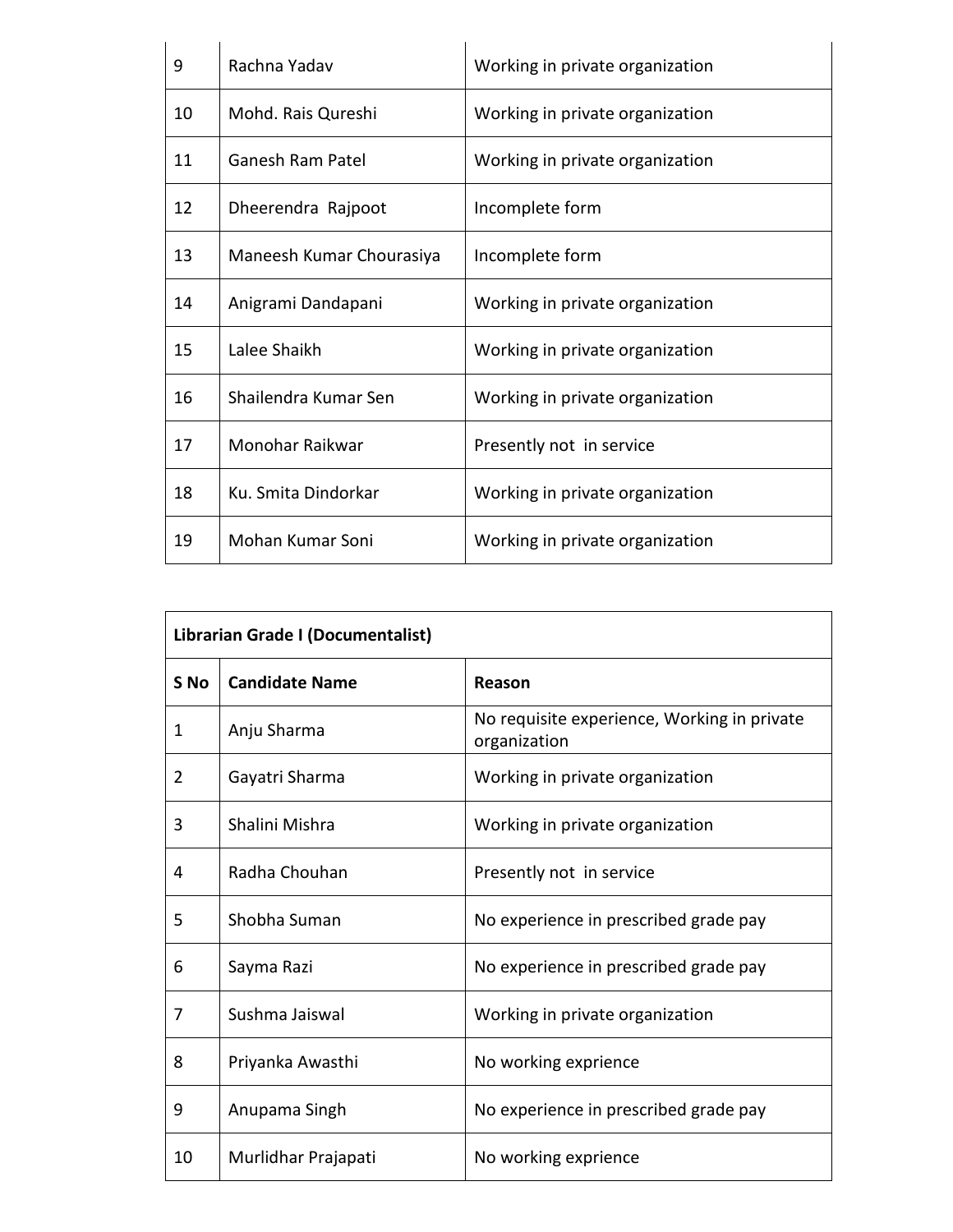| 11 | Rupesh Singh Dangi               | No experience in prescribed grade pay |
|----|----------------------------------|---------------------------------------|
| 12 | Dnyaneshwar Jiwantrao<br>Gangaji | No experience in prescribed grade pay |
| 13 | Richa Rajak                      | Working in private organization       |
| 14 | Satydeep Rajoria                 | No experience in prescribed grade pay |
| 15 | Mohd. Faizan Khan                | No experience in prescribed grade pay |
| 16 | Himmat Singh                     | No experience in prescribed grade pay |
| 17 | Dr. Swadesh Sharma               | No experience in prescribed grade pay |

| <b>Sr. Sanitation Officer</b> |                       |                                          |
|-------------------------------|-----------------------|------------------------------------------|
| S No                          | <b>Candidate Name</b> | Reason                                   |
| 1                             | Mayank Batham         | Working in Private Organization          |
| 2                             | Shweta Parmar         | Working In Private Organization          |
| 3                             | Mithaee Lal Gound     | No Experience in Requisite GP of Rs 4200 |
| 4                             | Anurag Singh          | No Experience                            |

| <b>Assistant Stores Officer</b> |                       |                                      |
|---------------------------------|-----------------------|--------------------------------------|
| S No                            | <b>Candidate Name</b> | Reason                               |
| 1                               | Nazim Khan            | No experience in requisite grade pay |
| $\overline{2}$                  | Shobhana Garewal      | No experience in requisite grade pay |
| 3                               | Mithaee Lal Gound     | No experience in requisite grade pay |
| 4                               | Sanjeev Gupta         | No experience in requisite grade pay |
| 5                               | Suresh Nayak          | No experience in requisite grade pay |
| 6                               | Kamlesh Tadge         | No requisite experience              |
| 7                               | Parmeshwar Navin      | No experience in requisite grade pay |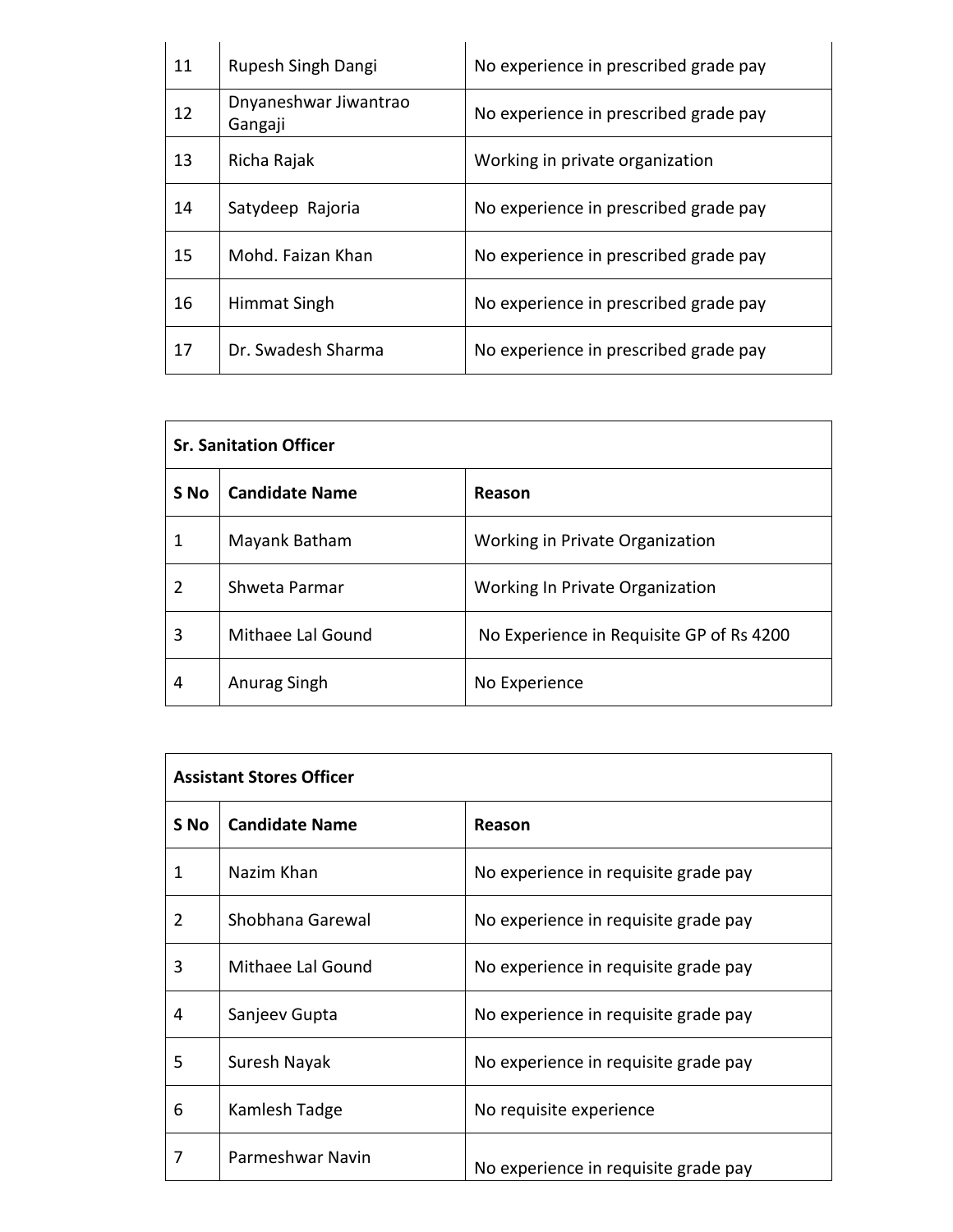| 8  | Shashikant Batham   | No requisite experience                   |
|----|---------------------|-------------------------------------------|
| 9  | Ankit Balbhadra     | No requisite experience                   |
| 10 | Vulluri VVNV Prasad | Working in private Organization           |
| 11 | Shweta Parmar       | Working in private Organization           |
| 12 | Pinki Chourey       | Working in private Organization           |
| 13 | V. Rajendran        | Incomplete further no supporting document |
| 14 | Devendra Salode     | No relevant experience                    |

| <b>Sanitation Officer</b> |                          |                                                             |
|---------------------------|--------------------------|-------------------------------------------------------------|
| S <sub>No</sub>           | <b>Candidate Name</b>    | Reason                                                      |
| 1                         | Deepti Pajkara           | Presently not in service                                    |
| 2                         | <b>Vinod Yadav</b>       | No experience in requisite Grade pay                        |
| 3                         | Harikrishan Onkar        | Working in Private organization                             |
| 4                         | Shobha Suman             | No requisite experience                                     |
| 5                         | <b>Mithaeelal Gound</b>  | No requisite experience in prescribed Grade<br>Pay          |
| 6                         | Rupa Gohar               | No requisite experience in prescribed Grade<br>Pay          |
| 7                         | Shan Mohammad            | Not working                                                 |
| 8                         | Rahul Joshi              | Working in daily wage basis                                 |
| 9                         | Abhilash Kaushal         | Working in fixed pay                                        |
| 10                        | Kamlesh Singh            | No requisite experience in prescribed Grade<br>Pay          |
| 11                        | <b>Amit Sain</b>         | No requisite experience in prescribed Grade<br>Pay          |
| 12                        | Shweta Parmar            | No requisite experience in prescribed Grade<br>Pay          |
| 13                        | Prashant Yadav           | Working in private organization. No requisite<br>experience |
| 14                        | Beerendra Singh Kushwaha | Working in private organization. No requisite<br>experience |